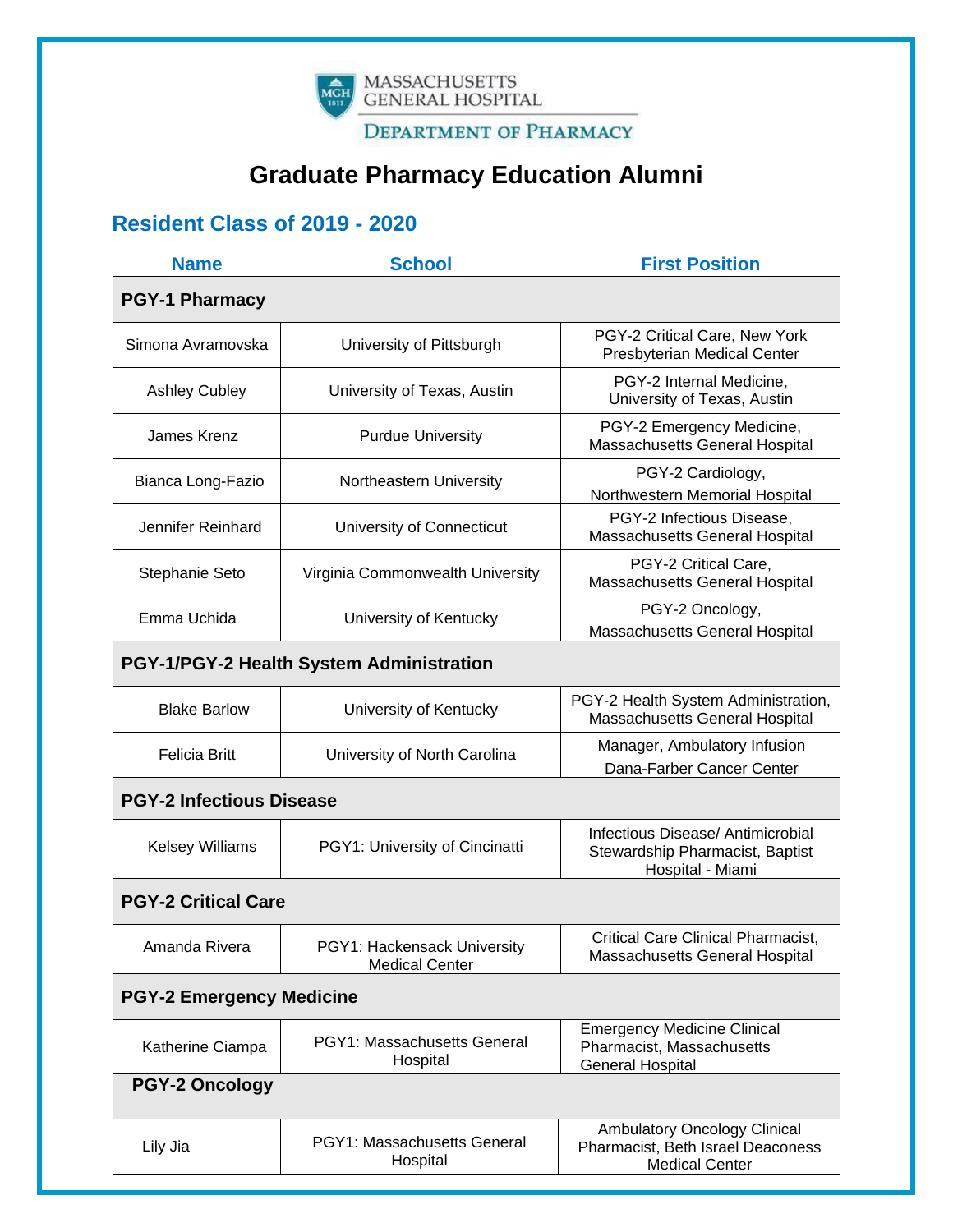| <b>PGY-2 Transplant</b> |                                                   |                                                                           |
|-------------------------|---------------------------------------------------|---------------------------------------------------------------------------|
| Kayla Joyal             | PGY1: University of California - San<br>Francisco | <b>Transplant Clinical Pharmacist,</b><br>Lahey Hospital & Medical Center |

# **Resident Class of 2018 - 2019**

| <b>Name</b>                              | <b>School</b>                          | <b>First Position</b>                                                                              |
|------------------------------------------|----------------------------------------|----------------------------------------------------------------------------------------------------|
| <b>PGY-1 Pharmacy</b>                    |                                        |                                                                                                    |
| Shuroug Alowais                          | University of South Carolina           | PGY-2 Infectious Disease, Piedmont<br><b>Columbus Regional Hospital</b>                            |
| Katherine Ciampa                         | Virginia Commonwealth University       | PGY-2 Emergency Medicine,<br>Massachusetts General Hospital                                        |
| Lily Jia                                 | Virginia Commonwealth University       | PGY-2 Oncology,<br>Massachusetts General Hospital                                                  |
| Jenna Lam                                | University of California San Francisco | Internal Medicine Clinical Pharmacist,<br>Massachusetts General Hospital                           |
| <b>Katie McCrink</b>                     | Nova Southeastern University           | PGY-2 Infectious Disease,<br>Jackson Memorial Hospital                                             |
| Alexander Miller                         | Northeastern University                | PGY-2 Critical Care,<br>Santa Clara Valley Medical Center                                          |
| <b>Shivali Patel</b>                     | Philadelphia College of Pharmacy       | PGY-2 Drug Information,<br><b>Duke University Hospital</b>                                         |
| Sarah Yun                                | University of North Carolina           | PGY-2 Solid Organ Transplant,<br>Mount Sinai Hospital                                              |
| PGY-1/PGY-2 Health System Administration |                                        |                                                                                                    |
| <b>Felicia Britt</b>                     | University of North Carolina           | PGY-2 Health System Administration,<br>Massachusetts General Hospital                              |
| <b>PGY-2 Infectious Disease</b>          |                                        |                                                                                                    |
| Megan Adamsick                           | University of Iowa                     | Infectious Disease and Internal<br>Medicine Clinical Pharmacist,<br>Massachusetts General Hospital |
| <b>PGY-2 Critical Care</b>               |                                        |                                                                                                    |
| <b>Michael Griggs</b>                    | The Ohio State University              | Critical Care Pharmacist, University of<br>Mississippi Medical Center                              |
| <b>PGY-2 Emergency Medicine</b>          |                                        |                                                                                                    |
| Michael O'Brien                          | University of Iowa                     | <b>Emergency Medicine Clinical</b><br>Pharmacist,<br>Massachusetts General Hospital                |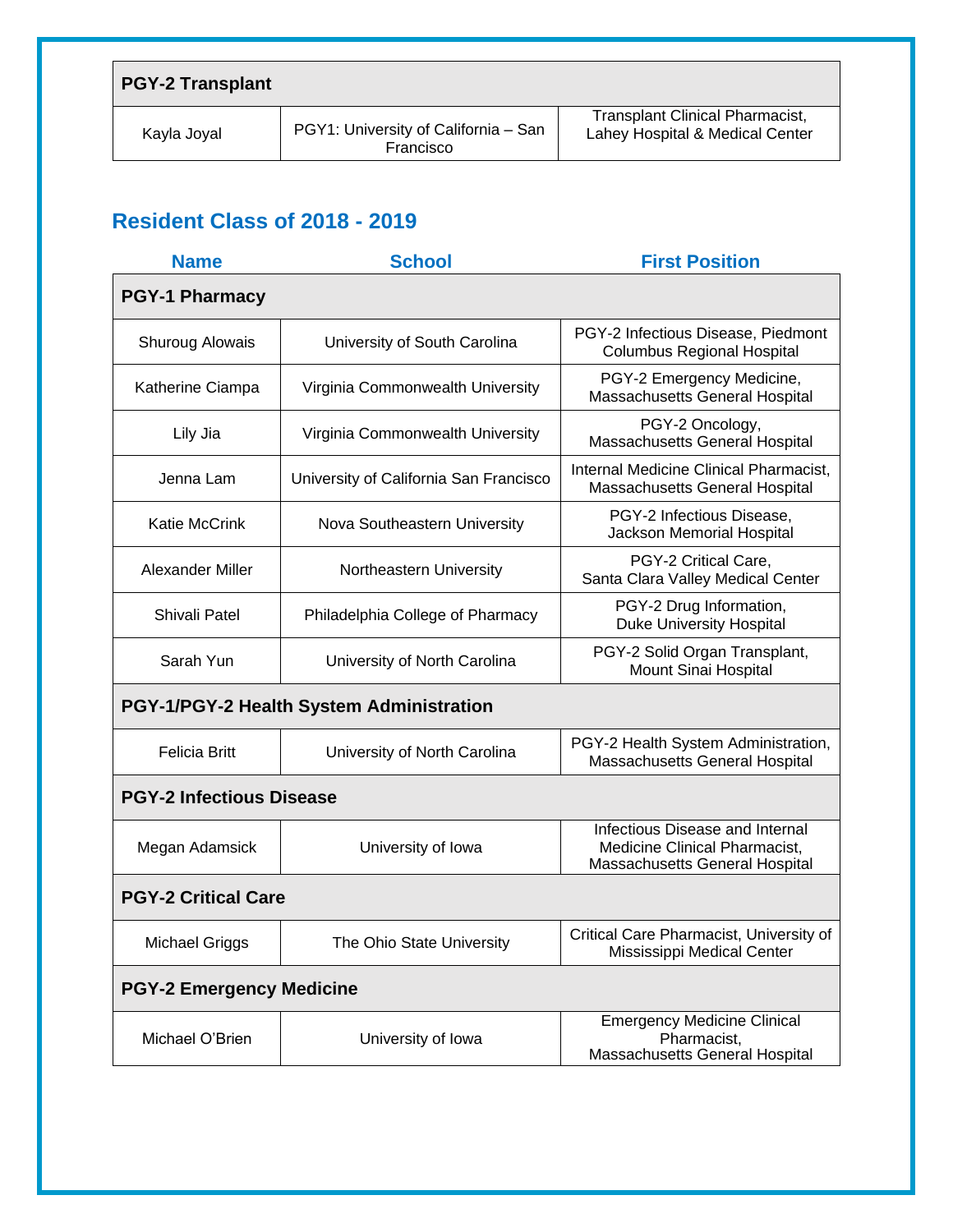# **Resident Class of 2017 - 2018**

| <b>Name</b>                     | <b>School</b>                     | <b>First Position</b>                                                                              |
|---------------------------------|-----------------------------------|----------------------------------------------------------------------------------------------------|
| <b>PGY-1 Pharmacy</b>           |                                   |                                                                                                    |
| <b>Ohood Alshareef</b>          | University of South Carolina      | PGY-2 Internal Medicine, Banner<br>University Medical Center at the<br>University of Arizona       |
| Sana'a Alsulami                 | St. Louis College of Pharmacy     | PGY-2 Cardiology,<br>Brigham and Women's Hospital                                                  |
| Rachel Bigos                    | <b>Rutgers University</b>         | PGY-2 Critical Care, University of<br>Massachusetts Memorial Medical<br>Center                     |
| Jessica Bugg                    | University of Kentucky            | PGY-2 Internal Medicine,<br>University of Wisconsin Health                                         |
| Mia Choi                        | Loma Linda University             | PGY-2 Emergency Medicine,<br>Jackson Memorial Hospital                                             |
| Michael Griggs                  | The Ohio State University         | PGY-2 Critical Care,<br>Massachusetts General Hospital                                             |
| Arzo Hamidi                     | Virginia Commonwealth University  | PGY-2 Critical Care,<br><b>Duke University Hospital</b>                                            |
| Michael O'Brien                 | University of Iowa                | PGY-2 Emergency Medicine,<br>Massachusetts General Hospital                                        |
| <b>PGY-2 Oncology</b>           |                                   |                                                                                                    |
| <b>Ying Long</b>                | University of Southern California | <b>Oncology Clinical Pharmacist,</b><br>Yale New Haven Health                                      |
| <b>PGY-2 Infectious Disease</b> |                                   |                                                                                                    |
| Samantha Steiger                | University of Connecticut         | <b>Infectious Disease Clinical</b><br>Pharmacist, Memorial Sloan Kettering<br><b>Cancer Center</b> |
| <b>PGY-2 Critical Care</b>      |                                   |                                                                                                    |
| Elena Serpico                   | <b>Duquesne University</b>        | <b>Critical Care Pharmacist,</b><br><b>Boston Medical Center</b>                                   |
| <b>PGY-2 Emergency Medicine</b> |                                   |                                                                                                    |
| Michelle Maguire                | <b>Regis University</b>           | <b>Emergency Medicine Clinical</b><br>Pharmacist,<br>Massachusetts General Hospital                |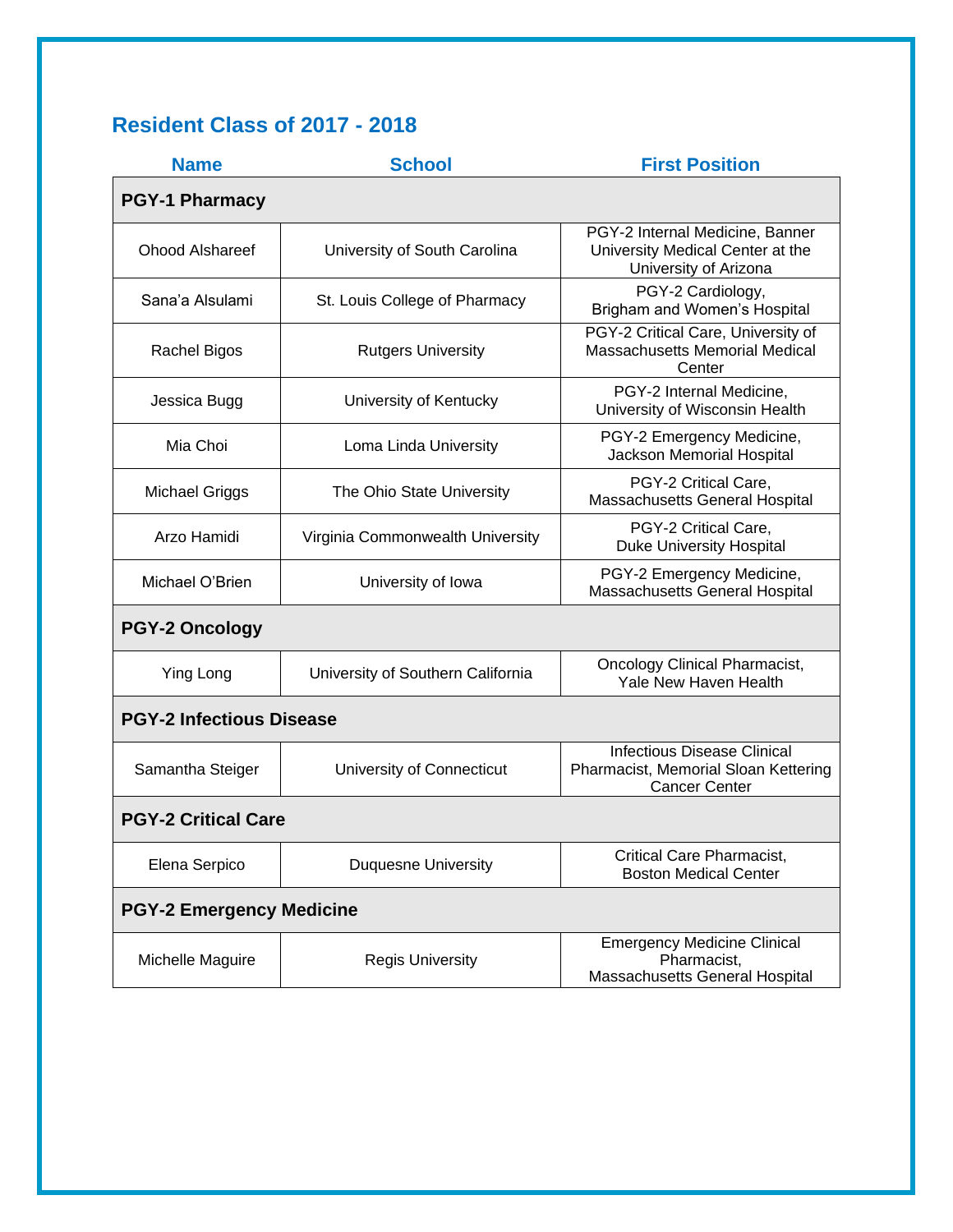# **Resident Class of 2016 – 2017**

| <b>Name</b>                 | <b>School</b>                                            | <b>First Position</b>                                                         |
|-----------------------------|----------------------------------------------------------|-------------------------------------------------------------------------------|
| <b>PGY-1 Pharmacy</b>       |                                                          |                                                                               |
| Sara Alsayed                | Massachusetts College of Pharmacy<br>and Health Sciences | <b>NICU/PICU Clinical Pharmacist,</b><br>Security Forces Hospital Riyadh      |
| Khalid Bin Saleh            | University of Tennessee                                  | PGY-2 Infectious Disease,<br>Brigham and Women's Hospital                     |
| Jessica Corio               | University of Rhode Island                               | PGY-2 Emergency Medicine,<br><b>Boston Medical Center</b>                     |
| <b>Kimberly Friend</b>      | <b>Mercer University</b>                                 | PGY-2 Emergency Medicine, Robert<br>Wood Johnson University Hospital          |
| Caroline Meijas-De<br>Jesus | University of Puerto Rico                                | PGY-2 Oncology,<br><b>Duke University Hospital</b>                            |
| Jaclynne Metayer            | Massachusetts College of Pharmacy<br>and Health Sciences | PGY-2 Cardiology,<br>University of Illinois at Chicago                        |
| Elena Serpico               | <b>Duquesne University</b>                               | PGY-2 Critical Care,<br>Massachusetts General Hospital                        |
| <b>PGY-2 Oncology</b>       |                                                          |                                                                               |
| Rose Cheng                  | <b>West Virginia University</b>                          | Hematology/Oncology Clinical<br>Pharmacist,<br>VA Portland Health Care System |
| <b>PGY-2 Critical Care</b>  |                                                          |                                                                               |
| Alicia Sacco                | <b>Duquesne University</b>                               | <b>Critical Care Clinical Pharmacist,</b><br>Kingman Regional Medical Center  |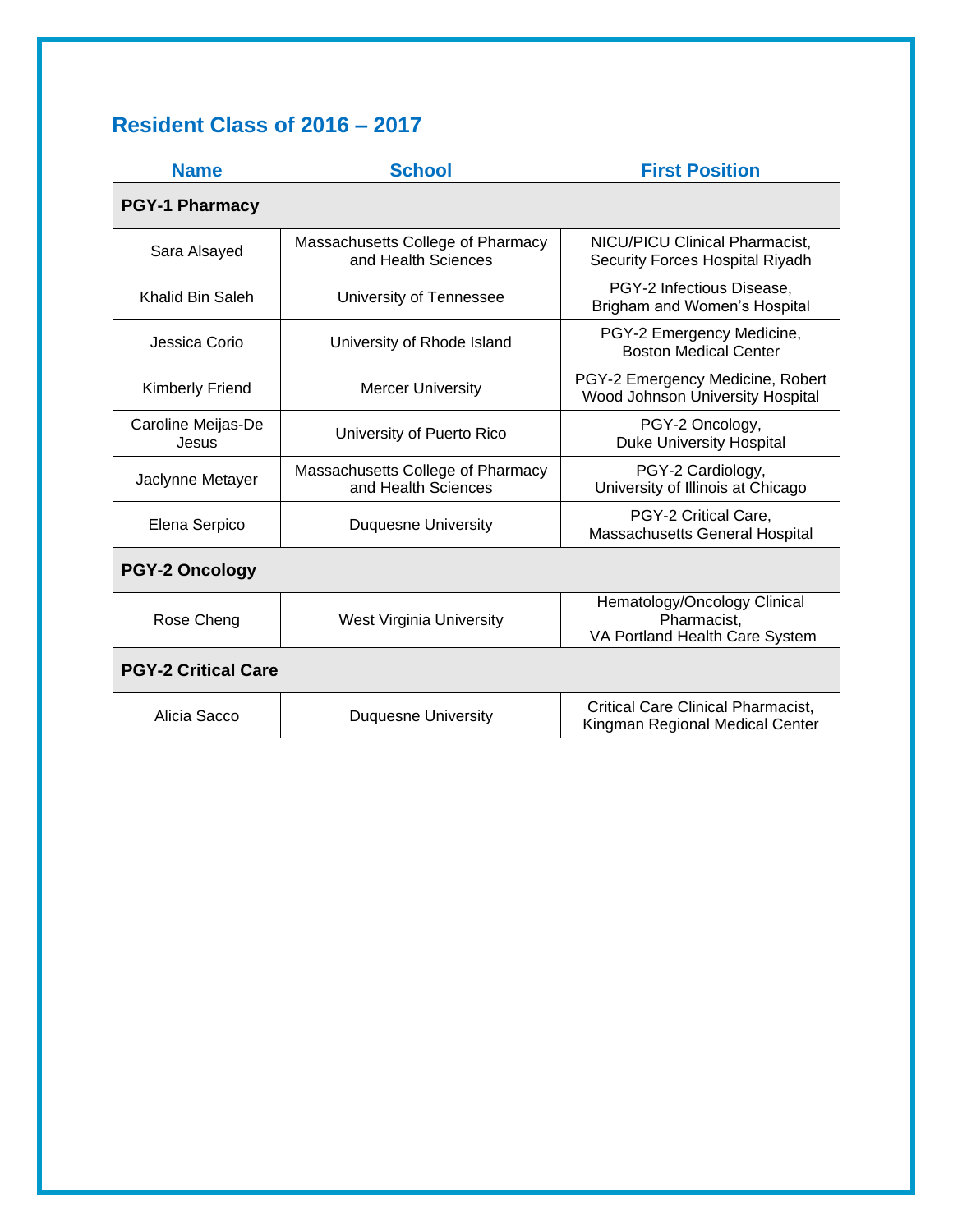# **Resident Class of 2015 – 2016**

| <b>Name</b>                | <b>School</b>                                            | <b>First Position</b>                                                       |
|----------------------------|----------------------------------------------------------|-----------------------------------------------------------------------------|
| <b>PGY-1 Pharmacy</b>      |                                                          |                                                                             |
| Mousa Alahmari             | Massachusetts College of Pharmacy<br>and Health Sciences | Pediatric Clinical Pharmacist.<br>King Abdulaziz Medical City               |
| Lina Alnajjar              | Massachusetts College of Pharmacy<br>and Health Sciences | PGY-2 Infectious Disease,<br>Brigham and Women's Hospital                   |
| Jessica Buchheit           | University of Kansas                                     | <b>Outpatient Pharmacist,</b><br>Kirksville Pharmacy                        |
| Reese Cosimi               | <b>Butler University</b>                                 | PGY-2 Infectious Disease, South<br><b>Texas Veterans Health Care System</b> |
| Chloe Siu                  | University of Illinois at Chicago                        | PGY-2 Hematology/Oncology,<br>Northwestern Medicine                         |
| Alexandru Ulici            | Concordia University - Wisconsin                         | PGY-2 Critical Care, Hennepin<br><b>County Medical Center</b>               |
| <b>PGY-2 Oncology</b>      |                                                          |                                                                             |
| Mark Zangardi              | University of Cincinnati                                 | <b>Oncology Clinical Pharmacist,</b><br>Massachusetts General Hospital      |
| <b>PGY-2 Critical Care</b> |                                                          |                                                                             |
| Jonathan Sin               | St. John's University                                    | <b>Critical Care Clinical Pharmacist,</b><br>Massachusetts General Hospital |

## **Resident Class of 2014 - 2015**

| <b>Name</b>           | <b>School</b>                                            | <b>First Position</b>                                                                    |
|-----------------------|----------------------------------------------------------|------------------------------------------------------------------------------------------|
| <b>PGY-1 Pharmacy</b> |                                                          |                                                                                          |
| Ohoud Almalki         | Massachusetts College of Pharmacy<br>and Health Sciences | PGY-2 Cardiology,<br><b>UMass Memorial Medical Center</b>                                |
| Erica lantuono        | Massachusetts College of Pharmacy<br>and Health Sciences | PGY-2 Oncology, Memorial Sloan<br><b>Kettering Cancer Center</b>                         |
| Sawsan Kurdi          | Massachusetts College of Pharmacy<br>and Health Sciences | Clinical Research in Human<br>Therapeutics Postdoctoral Fellow,<br>University of Arizona |
| Kanizeh Visram        | University of California San Francisco                   | Clinical Pharmacist, Beth Israel<br>Deaconess Medical Center                             |
| Jessica Wallace       | University of Georgia                                    | PGY-2 Pediatrics.<br><b>Children's National Health System</b>                            |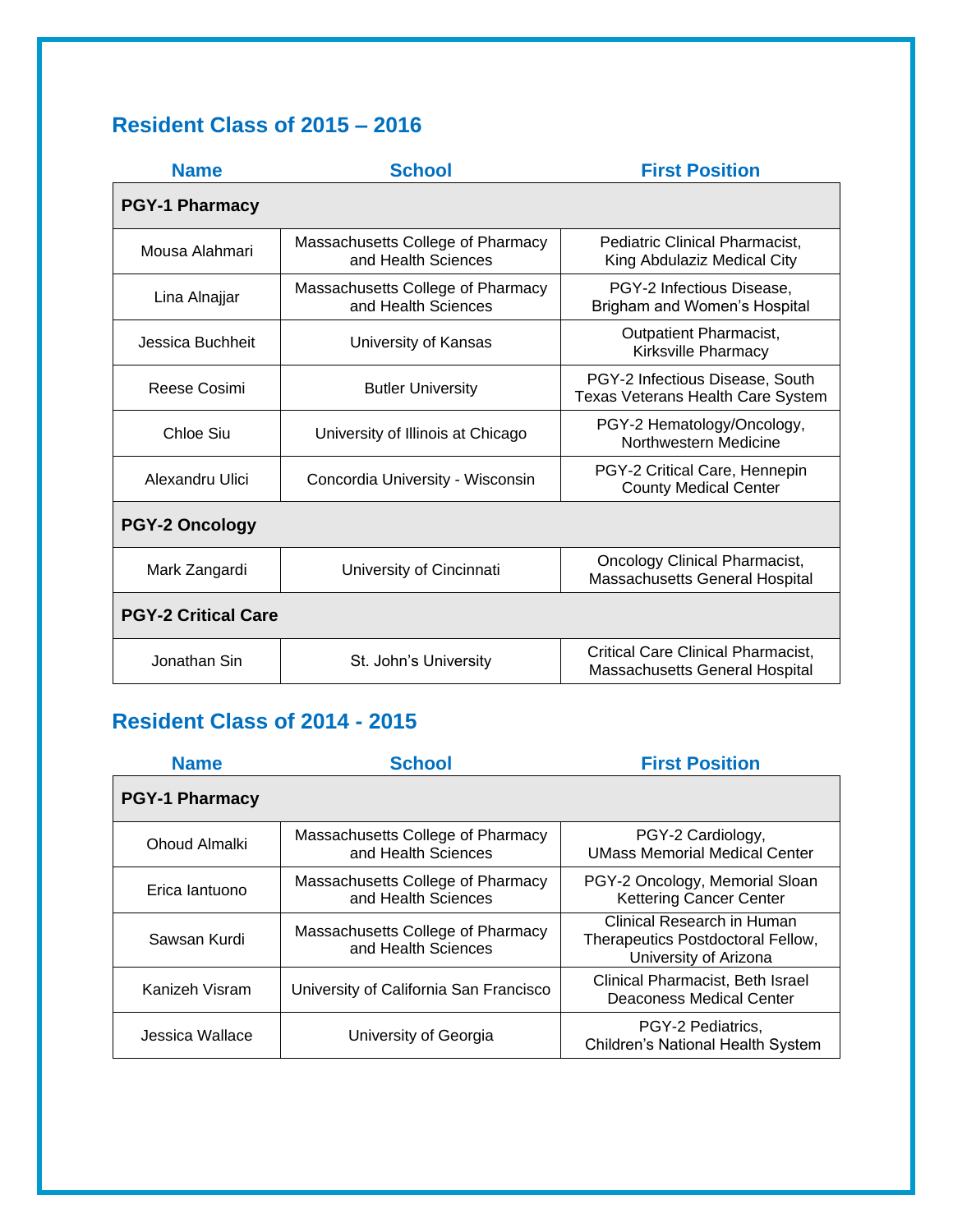## **Resident Class of 2013 - 2014**

### **PGY1 Pharmacy**

Thamer Almangour Alya Alruwaili Yana Bukovskaya Yin Wong

### **Resident Class of 2012 - 2013**

#### **PGY1 Pharmacy**

Kimberleigh Stan Leo Tabayoyong Abrar Thabit

**PGY2 Critical Care** Danielle Evans

**PGY2 Critical Care** Niyati Vakil

### **Resident Class of 2011 – 2012**

#### **PGY1 Pharmacy**

Noha Ashy Anastasia Manning (Manchette) Iman Moawad

**PGY2 Critical Care** Emily Vigil

### **Resident Class of 2010 – 2011**

### **PGY1 Pharmacy**

Brendan Sendrowski Jerrica Shuster

## **Resident Class of 2009 – 2010**

### **PGY1 Pharmacy**

Christina McCloskey (Quicquaro) Greg Herman

### **PGY1 Pharmacy: 2000s**

2009: Sukhraj Mudahar, Thais Gift Silva 2008: Margaret Jorgenson, Tara Higgins (McCabe) 2007: Katie Lafleur, Katherine Skillman 2006: Petra Khoury (Bassil), Ellen Dancel (Diedrichsen) 2005: Niamh Higgins, Laura Carr 2004: Yvonne LeBlanc (Czyz), Robert Maloney 2003: Carla Bouwmeester, Sami Ahmed 2002: Lisa Morlitz (Moran), Trisha LaPointe (Ford) 2001: Michael Murno 2000: Nancy Balch